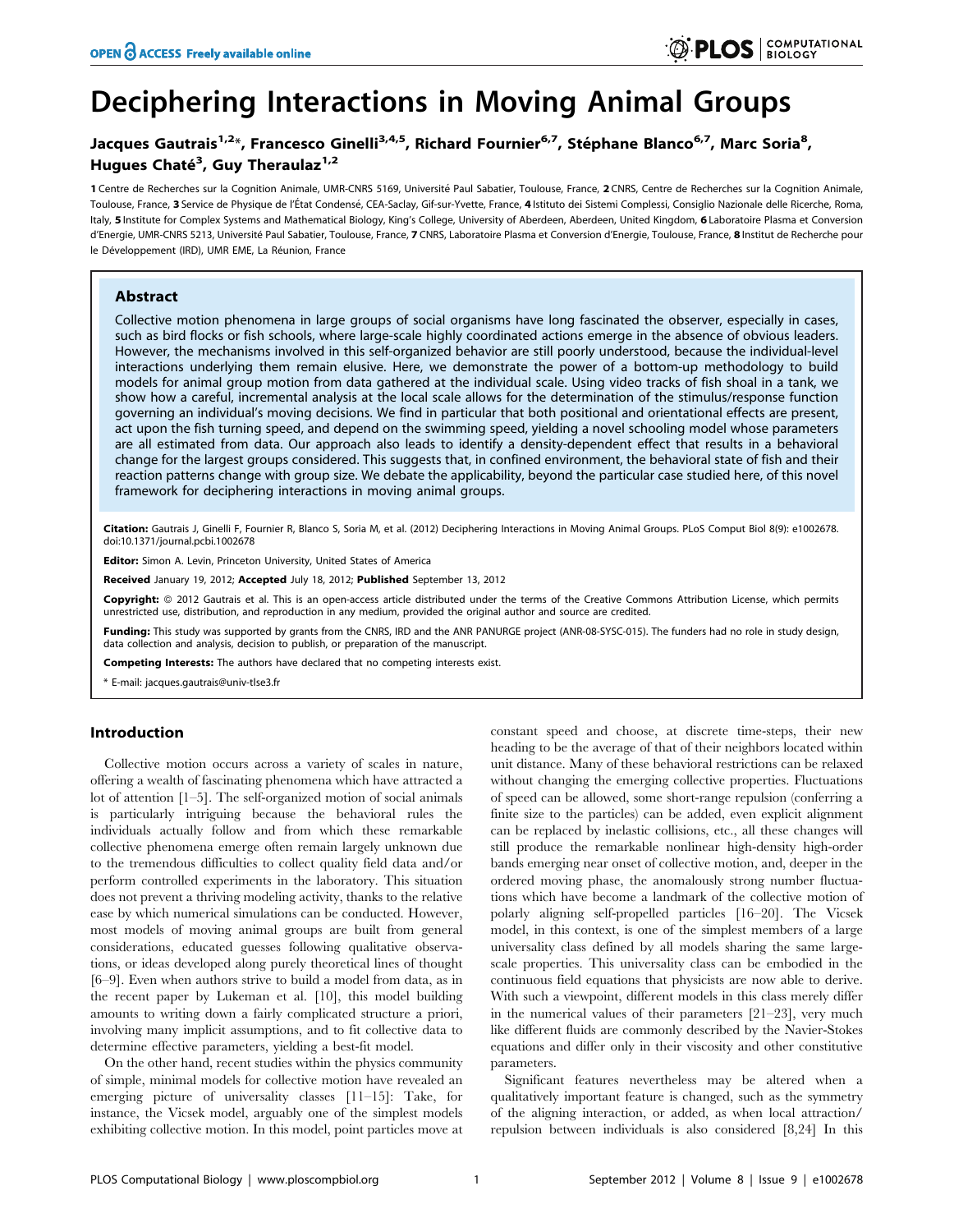## Author Summary

Swarms of insects, schools of fish and flocks of birds display an impressive variety of collective patterns that emerge from local interactions among group members. These puzzling phenomena raise a variety of questions about the behavioral rules that govern the coordination of individuals' motions and the emergence of large-scale patterns. While numerous models have been proposed, there is still a strong need for detailed experimental studies to foster the biological understanding of such collective motion. Here, we use data recorded on fish barred flagtails moving in groups of increasing sizes in a water tank to demonstrate the power of an incremental methodology for building a fish behavior model completely based on interactions with the physical environment and neighboring fish. In contrast to previous works, our model revealed an implicit balancing of neighbors position and orientation on the turning speed of fish, an unexpected transition between shoaling and schooling induced by a change in the swimming speed, and a groupsize effect which results in a decrease of social interactions among fish as density increases. An important feature of this model lies in its ability to allow a large palette of adaptive patterns with a great economy of means.

latter case, for instance, no strong clustering and high density band appears when attraction is sufficiently strong, and finite groups may keep cohesion in open space as most natural groups do. These models yield a more complex phase diagram where collectively moving groups may assume gas-like, liquid-like or even moving crystal states as the two parameters controlling alignment and cohesion are varied.

So, it remains important to know how individuals make behavioral choices when interacting with others, not only from a social ethology and cognitive viewpoint, but also because i) different behavioral rules may make a difference in small enough groups and ii) the analysis of local-scale data that this requires may lead to discover features eventually found to give rise to different qualitative collective properties. A recent instance can be found in the results on the structure of starling flocks gathered by Ballerini et al. [25]: They have ignited an ongoing debate about the possibility that individuals might interact mostly with neighbors determined by topological rules and not by metric criteria as assumed in most models. While this message has intrinsic value for the study of decision-making processes in animal groups, it was also shown recently that such metric-free, topological interactions are relevant, in the sense that they give rise to collective properties that are qualitatively different from those of metric models [26]. Thus, in this case, an individual-level ingredient suggested by data, which had been only partially and theoretically considered before [6,7,27], defines new classes of collective properties. Given that animals are likely to possess more sophisticated behavior than, say, sub-cellular filaments displaced by molecular motors, one can expect more hidden features to play an important role at the collective level. This is a central finding of the recent work by Katz et al. where a careful analysis of groups of two and three fish revealed that the mechanisms at play are, at least in the golden shiners studied there, much more subtly intertwined that in existing fish models [28]. Indeed they concluded that alignment emerges from attraction and repulsion as opposed to being an explicit tendency among fish. Whether fish display some mechanisms of active alignment or only attraction/repulsion is likely to lead to different patterns as interactions accumulate over time. In short, extracting interaction rules from individual scale data is crucial not only for animal behavior studies, but also because heretofore overlooked features can be found decisive in governing the emergent collective properties of moving animal groups.

Here, we assess the power of a bottom-up methodology to build models for animal group motion from data gathered at the individual scale in groups of increasing sizes. We use data obtained by recording the motion of barred flagtails ( Kuhlia mugil) in a tank. In natural conditions, the barred flagtail form schools with a few thousands individuals along the reef margin of rocky shorelines, from just below the breaking surf to a depth of a few meters. However the size of these schools is much smaller than in species like the sardine or the Atlantic herring.

Our analysis is incremental: in a previous work we characterized the spontaneous behavior of a single fish, including wallavoidance behavior [29]. Here, using pairs of fish, we first characterize the response function of one fish depending on the position and orientation of the other fish. Then we calibrate multiple fish interactions, using data in larger groups. At each step, the already-determined factors and parameters are kept unchanged and the new terms introduced in the stimulus-response function and the corresponding new parameters are determined from data with nonlinear regression routines (see Statistical Analysis in Materials and Methods). The resulting model is validated by comparing extensive simulations to the original data. Often, different functional forms are tested and we determine which one is most faithful to the data. When no significant difference is found, the simplest version is retained, following a principle of parsimony.

#### Results

#### Experimental observations and model basics

Experiments with 1 to 30 fish were performed in shallow circular swimming pools that let the fish form quasi 2-dimensional schools (see Fig. 1A and Video S1, S2, S3, S4). At the collective level, we observe a transition from schooling to shoaling behavior when the density of fish increases in the tank: the group polarization  $P$ , which measures the degree of alignment, is high in groups of two and five fish, even if sometimes we do observe some breaks in the synchronization, while in larger groups, when  $N \geq 10$ , it remains low (Fig. 1B). Within each group size, we notice some variability, the most striking effect being an increase of the synchronization level with the individuals velocity in groups of two fish.

For every group size, fish move continuously and quickly synchronize their speed to a well defined, but replicate-dependent value (Fig. S1). The fish trajectories are smooth, differentiable and the instantaneous speed  $v(t)$  has a well-defined mean v and root mean square fluctuations of about 10–20% which are found to be uncorrelated to  $\omega(t)$ , the angular velocity of the fish orientation (Fig. S2). On this basis, fish can be modeled as self-propelled particles moving in  $2D$  space at constant speed  $\nu$  and the only dynamical variable retained is  $\omega(t)$ . Moreover, since the recorded trajectories, be they extracted from a single fish or from small groups in the tank, are always irregular/stochastic, our model takes the form of coupled stochastic differential equations for the angular velocities of each fish. Note that if noise acts on  $\omega(t)$  rather than the fish position or heading, trajectories are smooth and differentiable, as observed.

#### Single fish behavior and wall avoidance

We have shown elsewhere that single fish trajectories in barred flagtails are very well described by an Ornstein-Uhlenbeck process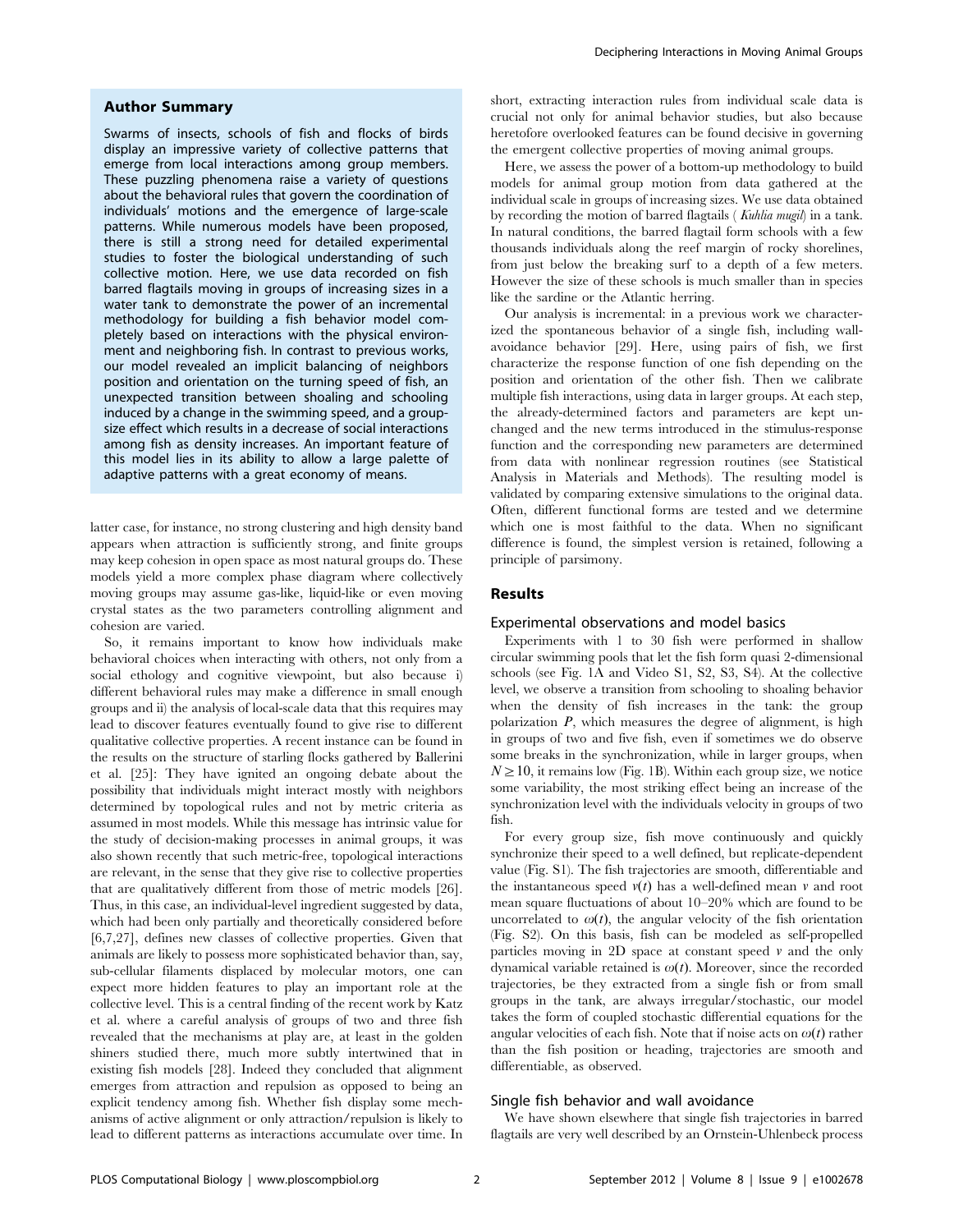

Figure 1. Basic experimental observations. (A) Illustrations of typical fish trajectories in the tank, in groups of 2, 5 and 10 fish, over 9, 5 and 3 seconds respectively. The similarity of trajectories reflect schooling behavior. (B) Time series of the group polarization  $P\!=\!\sqrt{\left<\,\cos{\phi_i}\right>^2_i+\left<\,\sin{\phi_i}\right>^2_i}$  , where  $\phi_i$  is the heading of fish  $i.$  In groups of  $N=2$ , fast swimming fish are nearly perfectly aligned at all times, whereas in larger groups, the alignment is interspersed by desynchronization events.

doi:10.1371/journal.pcbi.1002678.g001

acting on the instantaneous curvature, or, equivalently, on  $\omega(t)$ [29]. When the fish is away from the tank wall, the distribution of  $\omega(t)$  is nearly Gaussian with zero mean and variance  $\tau\sigma^2/2$ , where  $\tau$  is the characteristic time of the (exponentially decaying) autocorrelation function of  $\omega(t)$ . To avoid collisions with the tank walls, we found that a single fish adjusts its current turning speed  $\omega(t)$  towards a (time-dependent) target value  $\omega^*(t)$  =  $k_W \text{sgn}(\phi_W)/d_W$  where  $k_W$  is a parameter,  $d_W$  is the distance to the point of impact on the wall should the fish continue moving straight ahead, and  $\phi_W$  is the angle between the current heading of the fish and the normal to the point of impact (see Fig. 2A). In short,  $\omega(t)$  obeys the stochastic differential equation:

$$
d\omega(t) = -\frac{dt}{\tau}(\omega(t) - \omega^*(t)) + \sigma dW \tag{1}
$$

where  $\sigma dW$  is a Wiener process of variance  $\sigma^2$  reflecting the stochasticity of the behavioral response. Non-linear regression analysis of the above model against our experimental data yielded excellent agreement and accurate estimations of  $\tau$  and  $k_W$ . Note that in the present work we adopted a slightly different form for the wall avoidance term with regards to the exponentially decreasing one of Ref. [29], since it actually prevents fish from crossing the tank boundary, while both ansatz are similar as fish moves away from tank walls (Fig. S8A).



Figure 2. Quantities used in the model formulation. (A) The distance  $d_W$  separates the position of the focal fish i from its current point of impact on the wall;  $\phi_{iW}$  is the angle between the heading of fish  $i$  and the angular position of this point of impact with respect to the center of the tank. Neighboring fish *j* is at distance  $d_{ij}$  from fish *i*;  $\theta_{ij}$ is the angle between the angular position of fish  $i$  with respect to fish  $i$ and the heading of fish  $i$ . The relative heading of fish  $j$  compared to the focal fish *i* is  $\phi_{ij}$ . (B) Illustration of a Voronoi neighborhood. Fish headings are indicated by arrows. The focal fish is under the influence of its five neighbors in the Voronoi tessellation (dotted lines), one of which is near the tank wall.

## doi:10.1371/journal.pcbi.1002678.g002

#### Pair interactions

The stimulus/response function of a single fish in the tank is directly expressed by how  $\omega^*$  varies with the relative position of the fish and the wall. We now assume that this framework holds when two fish  $i$  and  $j$  are present in the tank by defining how, for fish *i*, its turning speed  $\omega_i^*$  is modulated by the combined stimuli due to the wall and to fish j. Almost all existing fish behavior models, on the basis of common sense, intuition, and sometimes experimental evidence [30–37], offer a combination of three basic ingredients: short distance repulsion (to avoid collisions), alignment for intermediate distances, and attraction up to some maximal range. Here, we dispose of repulsion not only because we want to allow for the rare experimentally observed over- and underpassings events, but mostly because we do not need to incorporate it explicitly to avoid collisions (see below and Video S1, S2, S3, S4). In contrast with most existing ''zonal'' models, and because there is little cognitive/physiological evidence for a sudden switch between alignment and attraction, we want to allow for continuous, distance-dependent weighting between alignment and attraction in agreement with the recent findings of Katz et al. [28]. These two factors a priori depend on the geometrical quantities defining the location of fish  $j$  from the viewpoint of fish i: their distance  $d_{ij}$  is involved, but also  $\theta_{ij}$ , the angular position of fish j with respect to  $\phi_i$ , the current heading of fish i, as well as their relative heading difference  $\phi_{ij} = \phi_j - \phi_i$  (Fig. 2A). The main angular variable for explicit alignment is, as usual,  $\phi_{ii}$ , whereas for attraction it is  $\theta_{ij}$ ; both may also depend on  $d_{ij}$ . The stimulus/ response function  $\omega_i^*$  of fish i thus combines a priori wall avoidance, alignment and attraction in some unknown function with parameters  $d_{iW}$  and  $\phi_{iW}$  (reaction to the wall),  $d_{ii}$ ,  $\theta_{ii}$  and  $\phi_{ii}$ :  $\omega_i^* = \omega_i^*(d_{iW}, d_{ij}, \phi_{iW}, \theta_{ij}, \phi_{ij}).$ 

Next, in the spirit of an expansion around the no-interaction case, we write the expression for  $\omega_i^*$  above as the sum of three terms:

$$
\omega_i^* = f_W(d_{iW}, \phi_{iW}, \theta_{ij}) + f_P(d_{ij}, \theta_{ij}, \phi_{ij}) + f_V(\phi_{ij}, d_{ij}, \theta_{ij})
$$
 (2)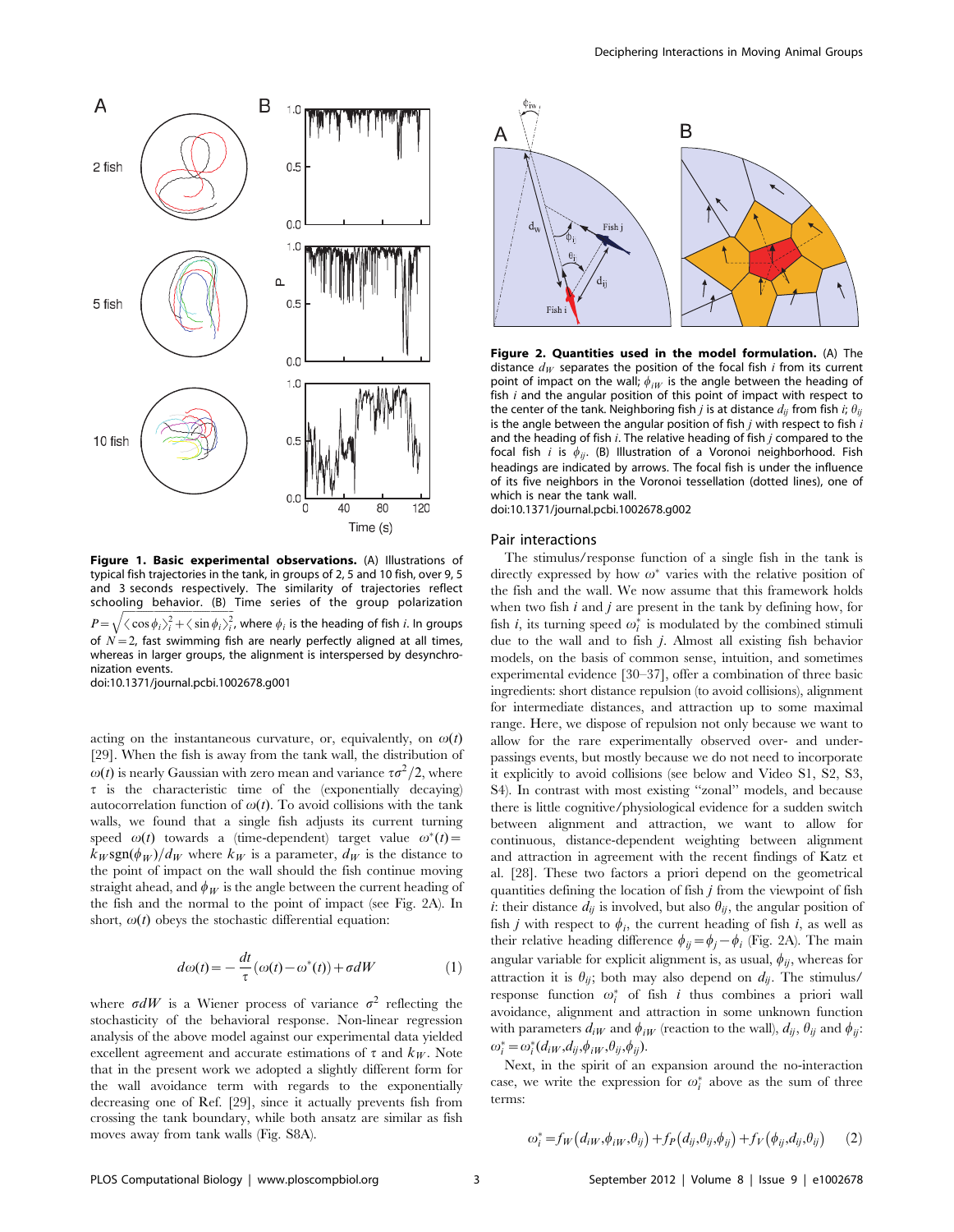where the ''main'' variables have been placed first for each term. The wall avoidance term  $f_W$  depends explicitly on  $\theta_{ij}$  to reflect a possible screening of the wall by the other fish. We have tested the influence of this by introducing a  $\theta_{ii}$  dependence in the wall avoidance term determined for the single-fish behavior. Essentially,  $f_W$  was made smaller for  $\theta_{ii} \sim 0$ . But this brought no significant improvement, so we keep  $f_W(d_{iw}, \phi_{iw}) = k_W \text{sgn}(\phi_W) / d_{iw}$  as found previously.

On general grounds, one expects that the relative importance of the positional interaction  $f_P$  (attraction) to the velocity interaction  $f_V$ (alignment) increases with  $d_{ii}$ . Given that the fish are constrained in a rather small tank, a limited range of inter-distances is effectively explored. In the spirit, again, of a small-distance expansion, a satisfactory choice is given by a linear dependence of  $f_P$  on  $d_{ii}$ , while  $f_V$  is independent of  $d_{ij}$ . Of course, such a functional choice cannot be correct at large distances since then  $\omega^*$  would take large unrealistic values, meaning that the fish would spend enormous amounts of energy turning toward a distant ''neighbor'' (see the Discussion for more comments on this point).

The attraction interaction  $f_P$  must depend on  $\theta_{ij}$ , the relative angle with the other fish position: it is reasonable to assume that a fish is not attracted much towards a neighbor located behind, and of course this term must be zero when the other fish is right ahead, yielding  $f_P(\theta_{ij}=0)=0$ . A simple, compatible, trigonometric function representing the leading term of a Fourier expansion is the sine function. We thus write  $f_P(d_{ij},\theta_{ij})=k_Pd_{ij}$  sin  $\theta_{ij}$  where  $k_P$ is a parameter controlling the weight of the positional information. Finally, we neglect the possible dependence on  $\phi_{ii}$ : the way a fish would turn toward the position of a neighbor does not depend on the orientation of that fish. This is especially natural when this interaction dominates, i.e. when the neighbor is far away. Moreover knowing the other fish orientation is a cognitively expensive and/or time consuming process at larger distances.

The alignment interaction is mostly characterized by its functional dependence on  $\phi_{ij}$ . The main constraint here is that  $f_V(\phi_{ij}=0)=0$  (the two fish are then already aligned). Here again, the simplest choice is  $f_V(\phi_{ii}) \propto \sin \phi_{ii}$  as in most models [8–10]. Including higher harmonics (e.g.  $\sin 2\phi$ ) would allow to account for the few observed nematic alignment events where a fish remains anti-aligned with its neighbors. However, incorporating this term did not improve the faithfulness of the model to our dataset, so we keep only the leading sine function. In principle, the strength of alignment can also depend on  $\theta_{ij}$ : less attention may be paid to ''back neighbors''. We have tested simple and reasonable choices for the dependence of  $f_V$  on  $\theta_{ij}$ , e.g.  $f_V \propto (1+\cos \theta_{ij})$ , but this did not lead to significant improvement so we kept no angular position dependence in the alignment interaction. We thus write, finally:  $f_V(\phi_{ii}, d_{ii}) = k_V \sin \phi_{ii}$  where  $k_V$  is a parameter controlling the weight of the orientational information.

To summarize the case of two fish  $i$  and  $j$ , the stimulus/response function  $\omega^*$  in the general evolution equation (1) is thus finally written:

$$
\omega^* = k_W \frac{\text{sgn}(\phi_{iW})}{d_{iW}} + k_P d_{ij} \sin \theta_{ij} + k_V \sin \phi_{ij}
$$
 (3)

Using nonlinear regression analysis, the faithfulness to our data of the model consisting of Eqs. (1) and (3) was found very good for each of our two-fish recordings and the 5 parameters  $\tau$ ,  $\sigma$ ,  $k_W$ ,  $k_P$  and  $k_V$ were estimated for each fish. We find clear dependences of the estimated parameters on v, the average speed of each fish (see Fig. 3A). In particular,  $\sigma$ ,  $k_W$ , and  $k_V$  are found proportional to v,

whereas  $\tau \propto 1/v$  and no significant v-dependence appears for  $k_P$ . Results regarding this last parameter are the least convincing, with a large dispersion of individual values. This is mostly due to the confinement of fish in the tank: the positional interaction never dominates alignment, preventing its accurate estimation. Nevertheless it is crucial to note here that without these positional interactions the model fails to match the data. Furthermore, we have tested a posteriori our ansatz by testing each contribution (either wall avoidance, neighbor position or neighbor orientation) after the other twos have been subtracted from the fish response according to Eq. (3). Results show an excellent agreement between our ansatz and the mean fish response (for more details see Fig. S8 B–D).

Note that these results mean also that the wall avoidance is actually governed by  $\tau_{iW}$ , the time it would take the fish i to hit the wall, rather than the distance  $d_{iW}$ . Conversely,  $\tau$ , the relaxation time of the angular velocity, is better expressed as the ratio between a characteristic length  $\xi$  and the speed v. These vdependences were then incorporated explicitly in the model:

$$
d\omega_i(t) = -v \left[ \frac{dt}{\xi} \left( \omega_i(t) - \omega_i^*(t) \right) - \hat{\sigma} dW \right]
$$
 (4)

with

$$
\omega^* = \hat{k}_W \frac{\text{sgn}(\phi_{iW})}{\tau_{iW}} + k_P d_{ij} \sin \theta_{ij} + \hat{k}_V v \sin \phi_{ij}
$$
(5)

where  $\hat{\sigma}$ ,  $\hat{k}_W$  and  $\hat{k}_V$  are now constants over all fish. Running again our nonlinear regressions using this form, and using data for all replicate, allows for a more accurate estimation of the parameters  $\xi,  $\hat{\pmb{\sigma}}, \hat{\pmb{k}}_W, k_P$  and  $\hat{\pmb{k}}_V$  now the same for all fish. We find$  $\xi$ =0.024 m,  $\hat{\sigma}$ =28.9 m<sup>-1</sup> s<sup>-1/2</sup>,  $\hat{k}_W$ =0.94,  $k_P$ =0.41 m<sup>-1</sup>s<sup>-1</sup> and  $\hat{k}_V = 2.7 \text{ m}^{-1}$ .

To validate this experimental finding, these parameter values were used in simulations of the model which were compared directly to the data. Good agreement is found not only for statistical quantifiers of the emergent synchronization between the two fish (see Fig. 3C), but in fact also for the dynamics: see for instance Video S1, S2, S5, S6 and the time series of polarization which show the same intermittent behavior (Fig. 3B). We emphasize that the model captures the experimental observation that the orientational order is lower when the swimming speed is lower, and is better in faster groups (Fig. 3B, C).

#### Multiple fish interactions

Can multiple-fish interactions be factorized into pairs? This is often taken for granted, following a typical physics approach where this assumption is routinely made. However, recent work has suggested that this is not valid when describing pedestrian interactions in a crowd [38]. Even more recently, Katz et al. argued that this is also the case for groups of three golden shiners [28] (but see [39] for the case of birds). Here, our data set is too small to allow for an in-depth analysis of group behavior at the level of detail that was accomplished above for two fish, mostly because many more variables are involved, but the quality of the pair approximation can be evaluated a posteriori. Assuming that multiple fish interactions are indeed essentially made of the sum of the pair interactions involved, Eq. (5) is extended to

$$
\omega^* = \hat{k}_W \frac{\text{sgn}(\phi_{iW})}{\tau_{iW}} + \frac{1}{N_i} \sum_{j \in V_i} \left( k_P d_{ij} \sin \theta_{ij} + \hat{k}_V v \sin \phi_{ij} \right) \quad (6)
$$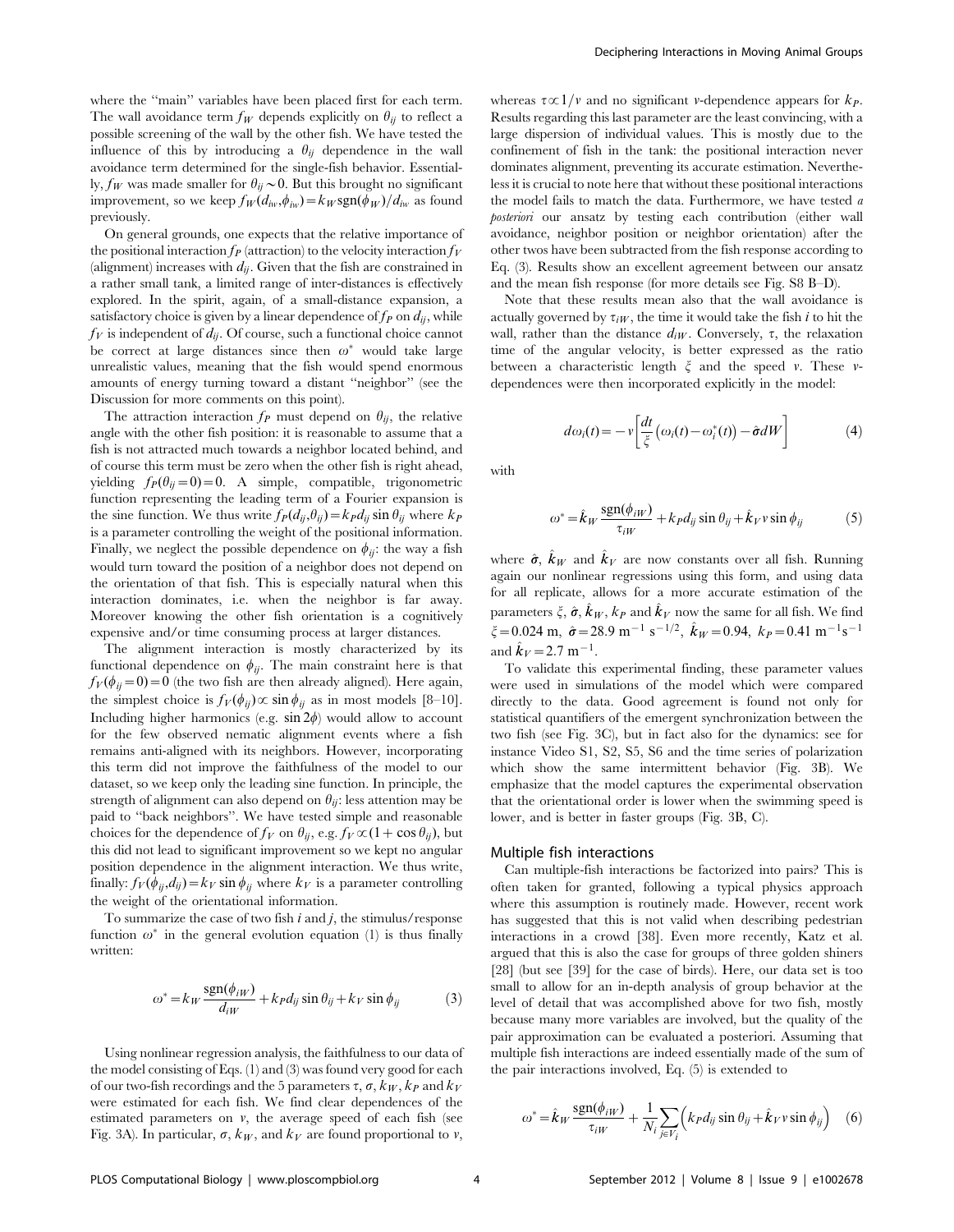

Figure 3. Parameter estimation and validation of the model for groups of  $N=2$  fish. (A) Determination of the parameters of the model defined by Eqs. (1) and (3) from data obtained on pairs of fish (see Statistical Analysis). The values of parameters  $\tau$ ,  $\sigma$ ,  $k_W$ ,  $k_P$  and  $k_V$  were estimated for each fish separately, and are reported as a function of fish speed (one color per replicate). This reveals the functional dependence of each parameter on the swimming speed v. (B) Time series of the alignment between two fish (P) for each experiment (left) and corresponding model simulations (right), ordered by increasing fish speed. Speed is expressed in fish body lengths per second. (C) Comparison between model predictions and experimental data for the time-averaged alignment  $(P)$  and time-averaged distance  $(D)$  between the two fish as function of swimming speed (color dots : data points, same colors as in A. Red line: predicted mean and gray area : 95% quantiles (see Model Validation)). doi:10.1371/journal.pcbi.1002678.g003

where  $V_i$  is the (current) neighborhood of fish i which contains  $N_i$ individuals. In our observations with  $N=5$  fish, individuals mostly stayed together, suggesting that individuals remains aware of all others. Using all-to-all, equal-weight coupling, we found good agreement between data and simulations of Eqs. (4) and (6) (see Fig. S3). This justifies a posteriori the factorization in pairs and the use of two-fish parameters for  $N>2$  groups, but also the overall normalization factor  $1/N$  in Eq. (6), which indicates that, in the stimulus response of a fish, wall avoidance and the averaged influence of neighbors keep, on average, the same relative importance irrespective of the group size. The raw, ''force-like'' un-normalized superposition would yield too strong a coupling.

For the larger group sizes, all-to-all equal-weight coupling quickly becomes unrealistic, and one must determine the set of neighbors a fish interacts with. In principle, abundant data recorded in larger tanks would allow to discriminate between alternative choices, but our experimental recordings are too short for this. Nevertheless, many choices can be eliminated: the usual one, which consists in cutting off interactions at fixed distances (zonal models), is inconsistent with our continuous weighting of alignment and attraction with fish inter-distance. Based on an analysis of starling flocks, Ballerini et al. have argued that these birds actually pay attention to their 6–8 closest neighbors, irrespective of the density of the flock [25]. Coming back to our observations, this non-metric choice of neighbors can, however, lead to unrealistic situations when, for instance, a fish is leading a small group, since then this fish will only pay attention to those behind, even if individuals are located at intermediate distances ahead (but see Fig. S7). A simple, reasonable, non-metric solution is that of neighbors determined by the Voronoi tessellation around each individual: this allows for continuous weighting between alignment and attraction and avoids the caveat mentioned above in the case of a fixed number of closest neighbors. Moreover, given the rather small inter-distances observed, individuals beyond the first shell of Voronoi neighbors are largely screened out, so that our final choice was that of the first shell of Voronoi neighbors (see Fig. 2B). Using this, the validation of the model simulated with  $N=10$  fish using the  $N=2$  parameters is again quite satisfactory (see Fig. S3).

This is however not true anymore for larger groups which display too high a polarization when using the  $N=2$  parameters (whereas distance predictions remains satisfactory, see Fig. S3). Our approach actually allows to further investigate this discrepancy. We estimate the parameters at the individual scale for each fish with our nonlinear least-square procedure using the Itointegrated version of the Ornstein-Uhlenbeck process of Eqs (4) and (6) for each fish time series (see Statistical Analysis). Thanks to this parametric inversion strategy, we have been able to extract the parameter values for each replicate separately (Fig. 4A). The model predictions with these replicate-based parameters yield a near-perfect match with the data (Fig. 4B). The results confirm that, within the limits of statistical accuracy, the parameters and their v-dependence remain about the same up to  $N = 10$ , in agreement with the above findings ; but in larger groups there is a decreased tendency of fish to react to their neighbors, which both concerns the alignment and positional interactions (Fig. 4A).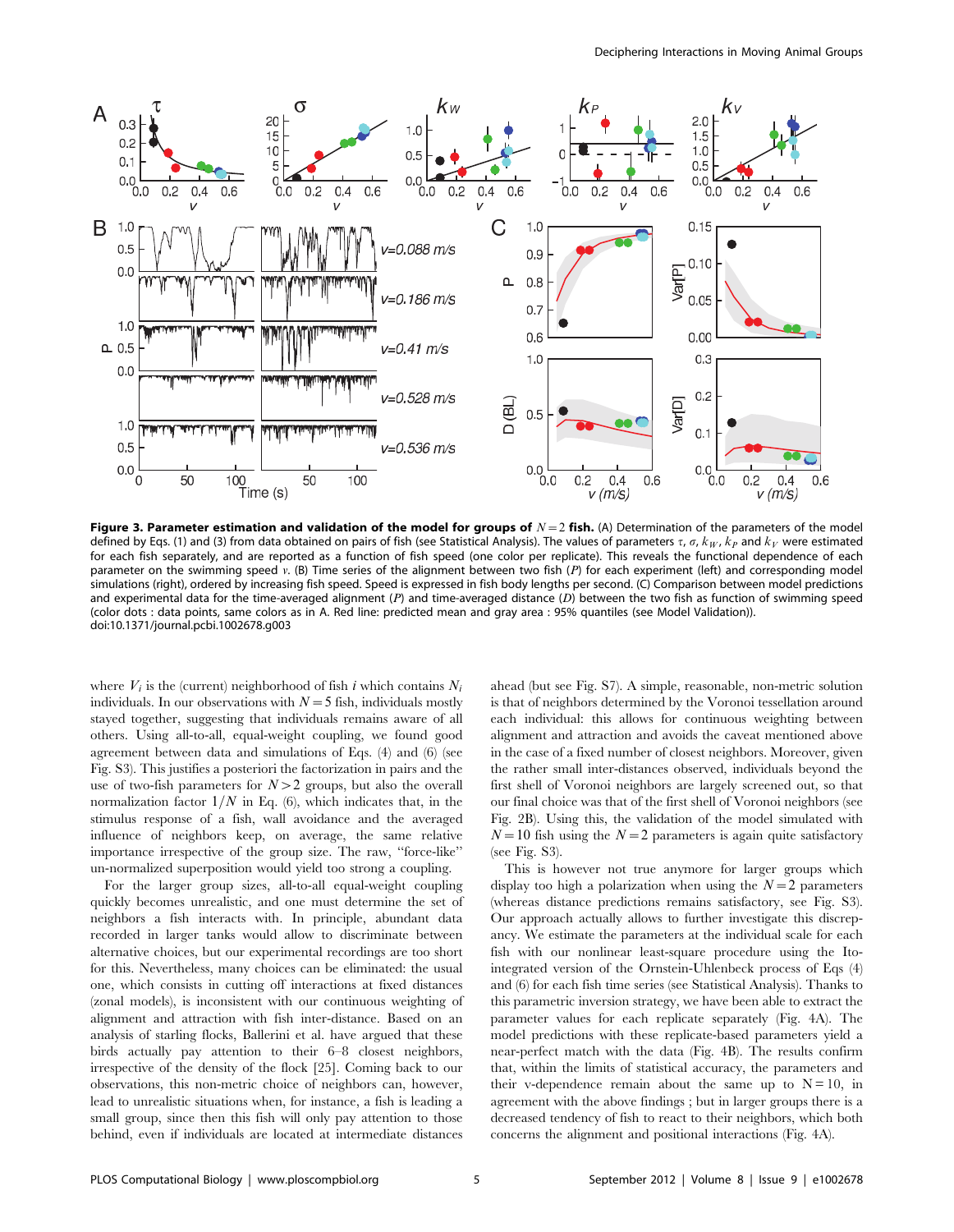

**Figure 4. Quantification of group size effect for**  $N=2,5,10,15,30$  fish. (A) The five parameters  $\xi$ ,  $\hat{\sigma}$ ,  $\hat{k}_W$ ,  $k_P$  and  $\hat{k}_V$  are reported for each replicate, as a function of group size. The first shell of Voronoi neighbors was used. The three parameters reflecting the autonomous part of the behavior ( $\zeta$  : persistence length,  $\hat{\sigma}$ : variance of noise and  $\hat{k}_W$ : wall avoidance strength) do not show systematic variations with group size. Interaction strength parameters (k<sub>P</sub>: positional interaction,  $\hat{k}_V$ : orientational interaction) clearly decrease with group size. (B) Comparisons between model predictions and experimental data using the replicate-based parameters found in A. Left: global polarization P, Right: mean inter-individual distance  $D$  (in meters). (Red circles: data, horizontal bars: predicted means, vertical bars: 95% confidence interval, dotted line: predictions under the null model with no interactions). Model predictions were computed by averaging  $10<sup>3</sup>$  different numerical simulation (with Euler timestepping) for each replicate, starting from the experimental initial conditions, see Model Predictions. doi:10.1371/journal.pcbi.1002678.g004

#### **Discussion**

Characterizing and modeling the interactions between individuals and their behavioral consequences is a crucial step to understand the emergence of complex collective animal behaviors. With the recent progress in tracking technologies, high precision datasets on moving animal groups are now available, thus opening the way to a fine-scale analysis of individual behavior [37,40–42]. Here we adopted a bottom-up modeling strategy for deciphering interactions in fish shoaling together. This strategy is based on a step-by-step quantification of the spontaneous motion of a single fish and of the combined effects of local interactions with neighbors and obstacles on individuals motion. At each step, one model ingredient is considered and checked against experimental data. The required parameters are determined using a dedicated inversion procedure and the numerical values of these parameters are kept unchanged in the following steps, yielding, in the end, a model without any free parameter. Such an incremental procedure fosters the explicit enunciation of the rationale behind each functional choice, and differs from searching the best set of free parameters to fit large-group data [10,43]. Proceeding step by step also puts stronger constraints on matching, since the incorporation of additional behavioral features at each step assumes the stability of the previously explored behaviors and of the corresponding model parameters. Using pairs of fish, we were able to show how positional and directional stimuli combine, and the crucial role of the swimming speed in the alignment interaction. At intermediate sizes, multiple fish interactions could be faithfully factorized into pair interactions albeit in a normalized form. However we found that at even larger group sizes our incremental modeling approach fails to accurately reproduce the collective dynamics.

We explored this point further, still considering the statistical behavior of each fish separately, but only using the data corresponding to the large-group experiments. We concluded that our model could still grasp the observed individual and collective features but with smaller positional and alignment coefficients. We believe that this decrease in reactivity to neighbors is a consequence of the high density already imposed by confinement effects. Indeed, our model predicts that large groups adopting the high neighbor reactivity found in smaller groups would remain polarized also in open space, keeping group cohesion with an average distance to neighbors of about two body lengths (Fig. S6). Since the largest groups we observed in the tank are already characterized by such a typical neighbors distance due to confinement effects, we argue that lower interaction strengths may simply indicate the fish vanishing need to actively react to neighbors position and heading in order to maintain a high density. This could be, for instance, a physiological consequence of the density per se: the physiological and behavioral consequences, for an individual, of living in dense groups, known as group effect, have been described in numerous species from insects to vertebrates [44,45]. Our results investigation suggests that this sensitivity may be represented in a quite straightforward manner, preserving the model shape of Eqs. (4) and (6) and only modifying the interaction parameters. This conjecture, of course, could only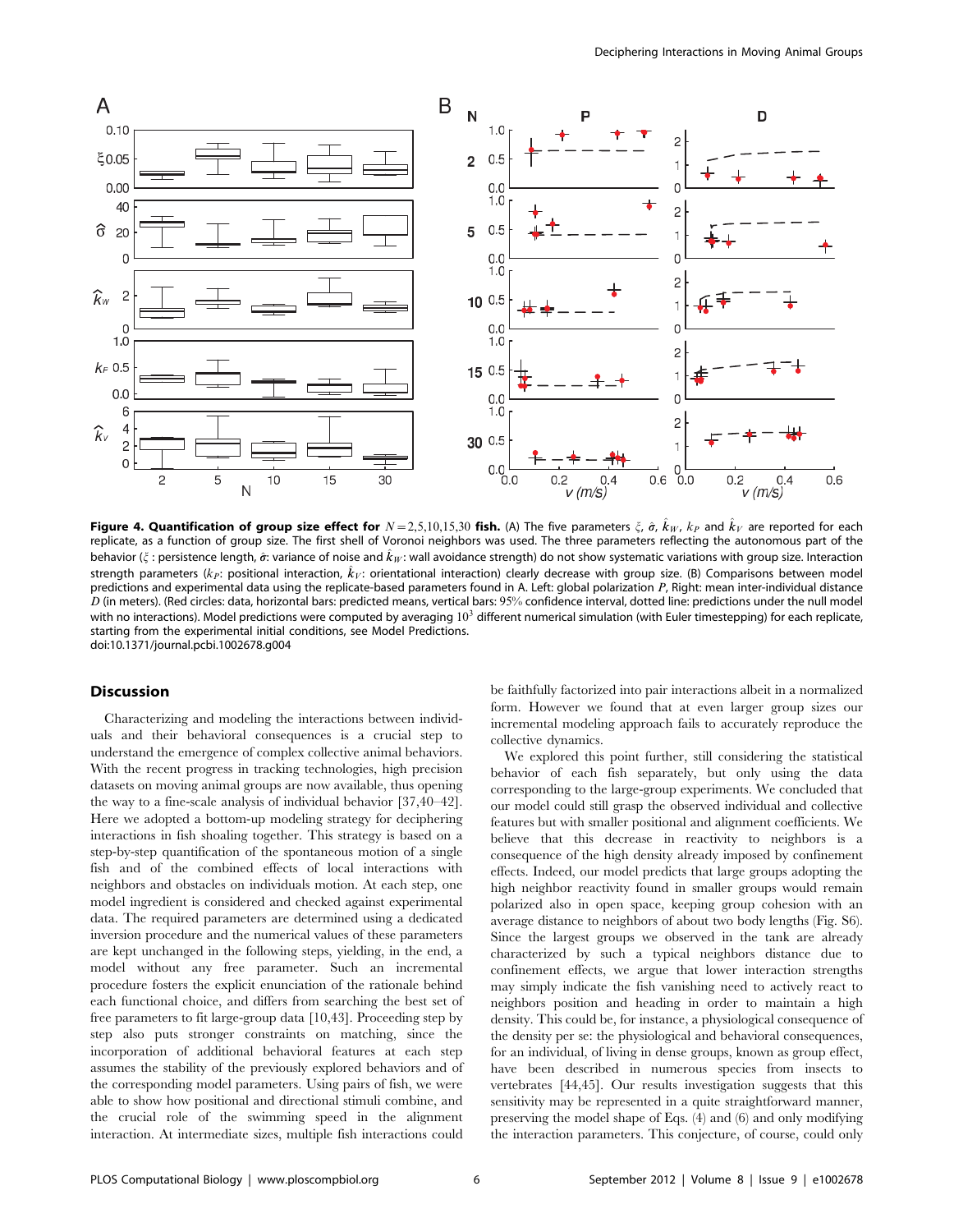be validated by experiments on large groups conducted in open space or larger tanks. While we believe in a positive answer, namely that without too strong a confinement, individuals would react to the perceived neighbors the same way regardless of the overall group size, we leave this question for future investigations on group effect in fish schools.

Our approach yielded a novel type of fish school model whose main features are its built-in balancing mechanism between positional and orientational information, a topological interaction neighborhood, and explicit dependencies on fish speed. Note that similar features were recently uncovered for another species thanks to a novel data analysis procedure [28]. The smooth transition from a dominant alignment reaction when a neighbor is close to attraction when it is far away is in line with a simple additive physiological integration of both information [46]. The linear dependence of the positional interaction strength on fish inter-distance obviously cannot hold for sparse groups, and will have to be modified by introducing a long-distance saturation when dealing with situations where confinement effects are weaker. Even if we claim that a Voronoi neighborhood was the best choice to account for our data thus extending the relevance of topological interactions, we also checked that our conclusions were robust against this choice, by testing a simple K-Nearest Neighbors network of interactions (which remains topological [25]). We computed the model predictions with the parameters estimated for groups of  $N = 2$  fish, but considering only the K nearest neighbors for increasing values of K  $(K = 1)$  to 7, and 10). The results are reported in Fig. S7 ; the main impact of a lower level of connectivity is a decrease of polarization, but it does not lead to better predictions at the collective scale. Interestingly, the best predictions were found with a number of nearest neighbors that corresponds to the average number of neighbors belonging to the first shell in a Voronoi neighborhood ( $K\simeq6-8$ , Fig S7–B). This number of influential nearest neighbors is remarkably similar to the one found in starlings [25] and in contrast with recent results found by Herbert-Read et al. in mosquito fish [47]. Further dedicated experiments will be required to discriminate between alternative choices of the relevant neighborhood.

The speed dependence of the parameters, directly derived from our data, is in contrast with most previous fish school models. It leads to an increase of group polarization with swimming speed, a direct consequence of the predominance of alignment at high speed (see Video S7). In natural conditions, this mechanism could be involved in the transitions from shoaling at low speed often associated with feeding behavior to polarized schooling at high speed associated with searching for food. Such speed change could also be elicited by the detection of a threat and abrupt transitions can occur when fish suddenly increase their speed, for instance generating a flash expansion (see Video S8). The question of whether the propagation of such an excitation wave within large schools can generate an efficient collective evasion call for further experimental tests [48].

The reason why our approach was fruitful in spite of the limited amount of data available lies largely in the suitable properties of the behavior of the fish studied: the smooth fluctuations of tangential speed and their de-correlation from angular velocity variations were essential in limiting the number of variables at play but also allowed for a faithful account of single fish behavior by a simple Ornstein-Uhlenbeck process. Clearly it is likely that more complicated solutions will be needed for other species where tangential and angular accelerations are intimately coupled and/or the underlying stochastic process is not as transparent [28]. Nevertheless, we expect that, pending sufficient amounts of data, our approach could be successfully applied to more complex situations occurring in various biological systems at different scales of organization.

## Materials and Methods

#### Ethics statement

Our experiments were all carried out in full accordance with the ethical guidelines of our research institutions and comply with the European legislation for animal welfare. The welfare of fishes in the tanks was optimized with a continuous seawater flow, a suitable temperature, and oxygen content. The maximum density in the holding tank was lower than  $3 m<sup>-3</sup>$ . During the experiments, low mortality occurred (five individuals). At the end of the experiment, the fish were released at their capture site.

#### Experimental procedures and data collection

The experiments were performed from April to June 2001 at the Sea Turtle Survey and Discovery Centre of Reunion Island. Barred flagtail Kuhlia mugil (Forster) were caught in March 2001 in the coastal area around Reunion Island. 80–100 fishes were conveyed to the marine station and housed in a holding tank of 4 m diameter and 1.2 m depth. Fishes were fed daily ad libitum with a mixture of aquaria flake-food and pieces of fish flesh. Fishes were considered acclimatized when all of them feed on the aquaria flake-food. This weaning period lasted 15 days. Experiments were performed in a circular tank similar to the holding tank. Opaque curtains were placed around and above the tank to obtain diffuse lighting and to reduce external disturbances from the environment. The tank was supplied with a continuous flow of seawater [49]. Since currents may influence fish behavior, the seawater inlet pipe was placed vertically and the water flow was stopped throughout the observation periods. A digital video camera (Sony model CDR-TRV 900E) was fixed at 5 meters above the tank and tilted at  $45^{\circ}$  to observe the whole tank. The remotely operated video camera was fitted with a polarizing filter and a wide-angle lens. Groups of  $N = 1$ to 30 fish were introduced in the experimental tank and acclimatized to their new environment for a period of 20 min. Their behavior was then recorded at 24 fps for 2 mins. Prior to each trial, the fish were deprived of food for 12 hours to standardize the hunger level and were transferred to the experimental tank. The relative shallowness of the water ensured quasi two-dimensional motion. Five replicates per group size using different individuals were performed. Eighty per cent of the trials were performed in the morning to avoid possible conditions of strong wind that may disturb the fish, and sunshine that may render light inside the tank unsuitable for video recording. A first data processing consisted in sampling 12 images per second out of the 24 images recorded by the video camera. A custom-made tracking software was then used to extract high-quality, smooth trajectories from the video recordings, with crossing ambiguities resolved by eyes (see Video S3, S4). In order to get even higher precision data, the head position and the orientation of each fish in groups of  $N = 2$  were acquired with a manual tracking software (Video S1, S2).

## Statistical analysis

Model parameters were estimated from each fish time series separately (typical series are shown on Fig. S4). In order to perform the estimation of the parameters  $\tau$ ,  $\sigma$ ,  $K_w$ ,  $K_P$  and  $K_V$  in the stochastic differential equation  $(1)$ ,  $(3)$  and  $(5)$ , we considered its discrete-time version using Ito integration over  $\Delta t$ , assuming  $\Delta t$  is small enough so that  $\omega_i^*$  is constant [50]:

$$
\omega_i(t + \Delta t) = e^{-\frac{\Delta t}{\tau}} \omega_i(t) + \left(1 - e^{-\frac{\Delta t}{\tau}}\right) \omega_i^*(t) + \epsilon(t) \tag{7}
$$

where  $i = 1,2$  and  $\omega_i^*$  is given by Eq. (3) or (5). Estimates for the parameters were obtained using a standard non-linear least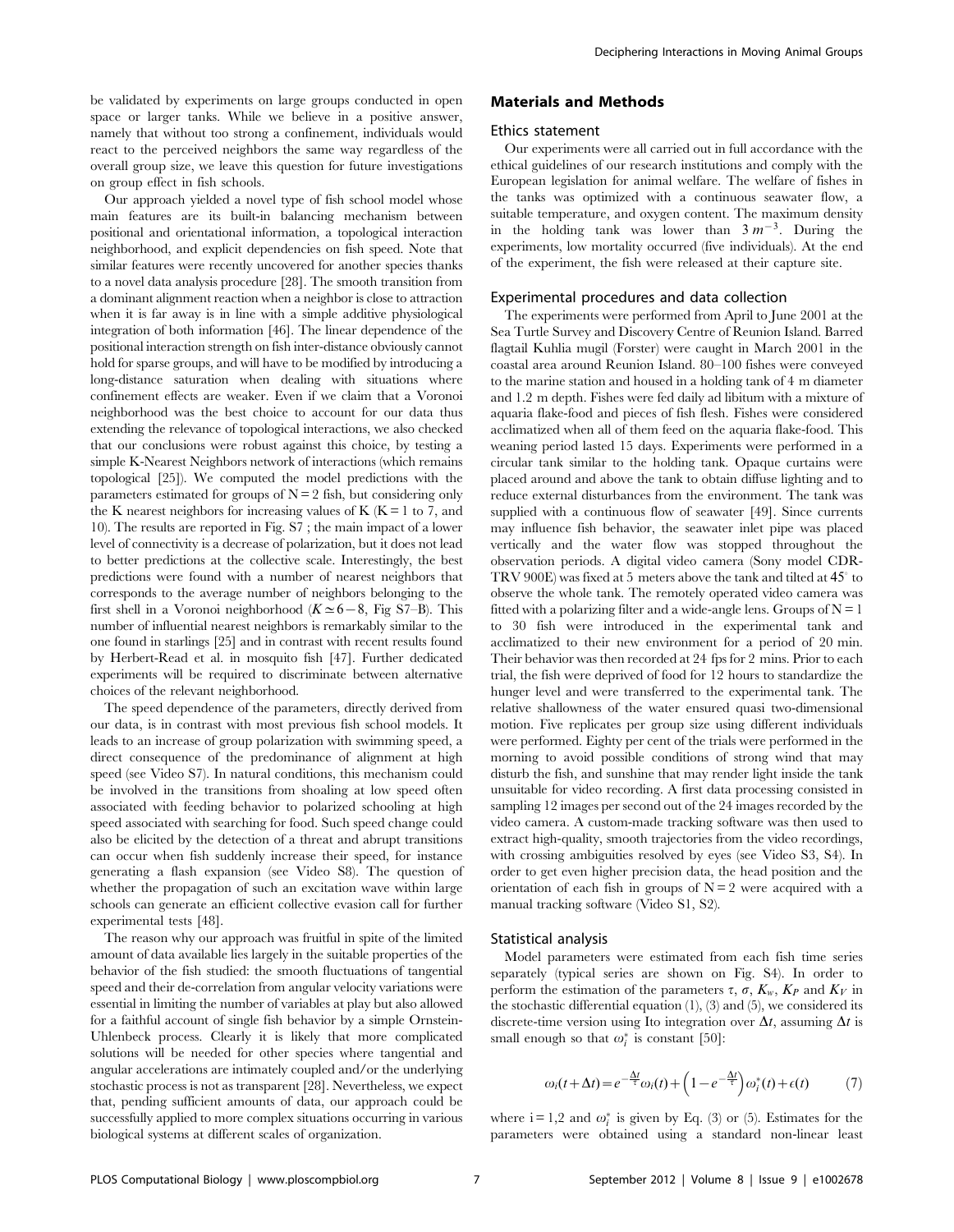squares procedure (we employed the nls package of the statistical environment R [51]) either separately for each fish using Eq. (3) or for all fish together using Eq. (5). Residuals given by  $\epsilon(t)$  were checked to be Gaussian-distributed (see Fig. S5) and their variance vielded  $\sigma$ .

## Model predictions

The model was simulated within a virtual tank, using the estimates of behavioral parameters extracted by statistical analysis from  $\omega(t)$  time-series in groups of  $N=2$  fish. The fish heading (direction of motion)  $\phi_i(t)$  and position  $\mathbf{r}_i(t) = (x_i(t), y_i(t))$  were updated by Euler integration, following:

$$
\phi_i(t + \Delta t) = \phi_i(t) + \Delta t \omega_i(t), \quad \mathbf{r}_i(t + \Delta t) = \mathbf{r}_i(t) + \nu \Delta t \mathbf{n}_i(t) \quad (8)
$$

where  $\mathbf{n}_i(t) = (\cos \phi_i(t), \sin \phi_i(t))$ .

For each  $v$  value,  $10<sup>4</sup>$  numerical simulations were performed over 120 seconds (a time corresponding to the duration of individual experiments with real fish) with a time step  $\Delta t = 0.01$  s. A transient time of 20 s was discarded before measuring statistical averages. We computed the mean value and the variance over time of the global polarization

$$
P_{t} = \langle \mathbf{n}_{i}(t) \rangle = \frac{1}{N} \sqrt{\left(\sum_{i=1}^{N} \cos \phi_{i}(t)\right)^{2} + \left(\sum_{i=1}^{N} \sin \phi_{i}(t)\right)^{2}} \qquad (9)
$$

and of the neighbor inter-distance

$$
D_{t} = \frac{2}{N(N-1)} \sum_{i=1}^{N} \sum_{j=i+1}^{N} \sqrt{(x_{j}(t) - x_{i}(t))^{2} + (y_{j}(t) - y_{i}(t))^{2}}
$$
 (10)

This yielded an estimation of the expected measures distribution under model hypothesis and over the typical observation time of experiments. We then computed the mean and 95% confidence interval of such distributions, to obtain the expected mean and variance (with their confidence intervals) of alignment and of neighbor inter-distance. This provided the check of the model against experimental data. The above procedure was repeated varying the mean speed  $\nu$  over the range covered by the experimental data, with the results plotted in Fig. 3C. The same procedure was adopted to make predictions for higher group sizes, using the stimulus/response function  $\omega_i$  as determined by equation (5) with interacting neighbors defined by first neighbors in a Voronoi tessellation (For a set  $A = {r_1,...,r_n}$  of N points, Voronoi tessellation divides the space in  $N$  different cells, each the locus of space closer to its center  $\mathbf{r}_i$  than to any other points in A: at each time step space is divided in  $N$  Voronoi cells centered around the  $N$  fish position, with Voronoi neighbors being the fish lying in neighboring cells (Fig. 2B). For each experimental replicate, the same measures were repeated with the parameters extracted from the replicate, and the corresponding initial conditions (Fig. 4B).

## Model validation

By construction, our method does not ''learn the parameters to make the model fit'', contrasting with a more usual procedure which consists in stating an a priori model and searching a best set of free parameters that optimizes its collective patterns towards the observed collective properties (namely, make the model fit at the collective scale). In such cases, it is known that several models can adjust the data at the collective scale (because the search for best match is unconstrained and can be performed for each model, so that the collective level underdetermines the individual level).

In the present study, once the model has been formulated, that is, once we identified in the experiments with pairs of fish the nature of stimuli (the orientation and relative position of neighboring fish, and how they combine to determine the response of a focal fish), we estimated the values of 5 parameters at the individual scale. So for each fish, we measured its behavioral response (i.e. the change of its turning speed) for each configuration of stimuli encountered in its path.

Only then, we tested whether these parameters measured at the individual level can explain the observations at the collective scale with no free parameters. For each group independently, we thus checked that the model allows a quantitative matching concurrently at individual and collective scales. This confirmed that our model calibrated with the parameters estimated from the third derivative of the fish position (i.e. the change in the turning speed) was able to reproduce quantitatively the statistics resulting from the time integration of the coupling between fish (polarization, inter-distance). Moreover the same procedure applied separately on each group size revealed, on the one hand, the dependences of the estimated parameters on the swimming speed (using groups of  $N = 2$  fish), and on the other hand, the modulation of interactions' strength with group size (in the largest groups).

## Supporting Information

Figure S1 Distance travelled by fish as a function of time in 3 different experiments with  $N = 2$  fish (left panel), one  $N = 5$  and one  $N = 10$  experiment (middle and right panel). In any given experiment, fish synchronize their speed, but this value is replicatedependent.

(EPS)

Figure S2 Swimming speed and angular velocity of one fish. Left: Time series of instantaneous speed  $v(t)$  and angular velocity  $\omega(t)$  of one fish during a typical experiment (here  $N=2$ ), together with the respective histograms. Right: parametric plot of  $\omega(t)$  vs.  $v(t)$ . The speed fluctuates relatively mildly around its mean, while  $\omega(t)$  varies wildly. The parametric plot reveals no correlation between the two quantities. (EPS)

Figure S3 Comparisons between experimental data at all group sizes and predictions of the model, using the  $N=2$  parameters and the first shell of Voronoi neighbors. (Red circles: data, horizontal bars: predicted means, vertical bars: 95% confidence interval, dotted line: predictions under the null model with no interactions, except interactions with wall). For each experimental replicate,  $10^3$ numerical simulations were performed over 120 s with a time step of 0:01 s. Over each period of 120 s (corresponding to the duration of individual real fish experiments), the mean value of the global polarization and fish inter-distance were calculated, and averaged in time. Very good agreement with experiments is found for  $N=2$  and  $N=5$ . From  $N=10$  to  $N=30$ , the distance predictions remain correct, but the discrepancy between model predictions and data for the polarization increases with group size. The model predicts too high polarization values especially at large speed values.



Figure S4 Example of experimental time-series used to estimate the  $N = 2$  parameters. From top to bottom: turning speed response, wall effect stimulus, positional stimulus and directional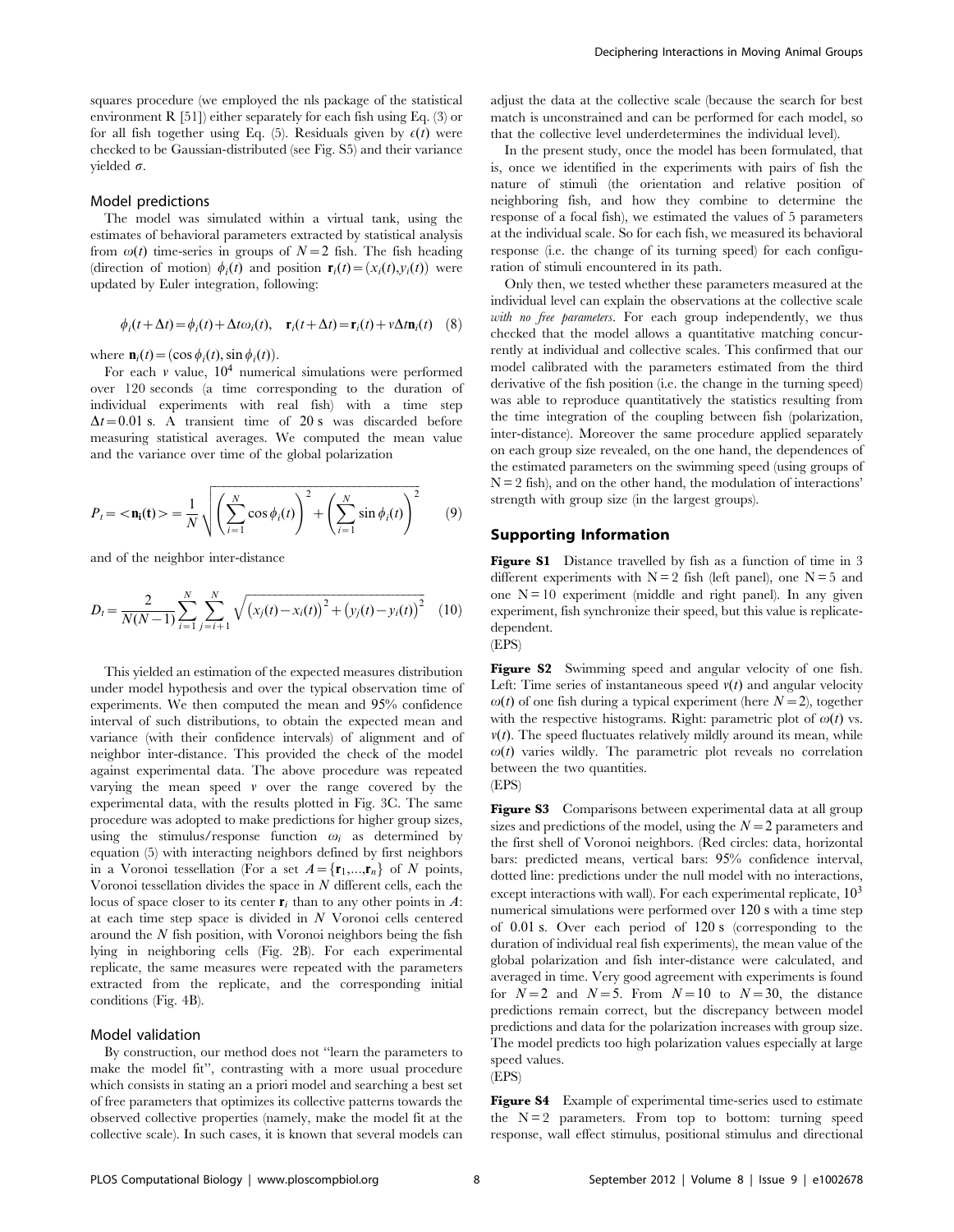stimulus. This shows that the tracking yielded a very good signal to noise ratio. (EPS)

**Figure S5** Distribution of residuals for the  $N = 2$  parameters estimation. For each fish in the groups with  $N=2$ , the residuals were plotted in a quantile-quantile plot (normalized experimental quantiles vs theoretical quantiles under the normal hypothesis). The linearity of the plots is a strong indication in favor of a Gaussian distribution of the residuals (with an outlier for fish 2 in experiment 2: M2-2, which exhibits large deviations). This justifies a posteriori the use of a simple Wiener term in the stochastic differential equation describing the model. The estimated variance of the residuals yields an estimate of  $\sigma$ . (EPS)

**Figure S6** Model predictions in open space, using the  $N = 2$ parameters for every group size and the first shell of Voronoi neighbors. (horizontal bars: predicted medians, vertical bars: 95% confidence interval, Red circles: experimental data in the tank, dotted line: predictions under the null model in the tank with no interactions, except interactions with wall). (A) : global polarization P, (B) : average inter-individual distance D (in meters), (C) : average distance to the nearest neighbors D(NN) (in meters). As swimming speed increases a high level of polarization with about the same nearest neighbor distance is observed for all group sizes. These results strongly contrasts with the experimental observations suggesting a decrease in reactivity to neighbors as a consequence of the high density already imposed by confinement effects. (EPS)

Figure S7 Tests of the alternative neighborhood definition, based on K-Nearest neighbors with  $K=[1..7,10]$ . We computed the prediction errors for polarization and distances cumulated over all groups and sizes, namely the sum of square differences between the observed values and the predicted values, as those shown in Fig. 4B. The prediction errors for distances are reported in blue, and the prediction errors for polarization are reported in black. The prediction errors for the Voronoi definition of influential neighbors are also reported, for reference (dotted lines). (A) First, to check whether the loss of polarization in large groups can be explained by restricting the neighborhood to the few first nearest neighbors as found by Herbert-Read et al. [47], we computed the predictions of the model using the  $N = 2$  parameters, with  $K=[1..7,10]$ . Indeed, if fish were to react strongly but only to the 3 nearest neighbors, the prediction error for the distances can be about as low as for the Voronoi neighbors. However, this is not the case for the polarization error, which remains by far greater than with replicate-dependent parameters. Actually, interactions with fewer neighbors can impede the global polarization, but still allows for local polarization between nearest neighbors, a picture which does not correspond to the homogeneous loss of polarization noticeable in movie S4. We conclude that the lower polarization in large groups cannot be simply explained by considering a weaker coupling due to a limited number of influential neighbors. (B) As a complementary check, we also performed the complete inversion procedure over all groups, and for each value of  $K=[1..7,10]$ , deriving in each case the model predictions (as for Fig. 4, using here 100 simulated series for each of the 25 groups and for each of the eight values of K). Doing this, we observe that the prediction errors reach minimal values for about  $K \simeq 7$ , and are then of same order as the prediction errors under the Voronoi neighborhood hypothesis. We note that the Voronoi definition yields a number of neighbors which fluctuates with time around this value, and that the fish are more or less homogeneously distributed in the tank. We conclude that the two definitions of neighborhood practically overlap in the present experimental setup. (EPS)

Figure S8 Validation of the ansatzes. (A) Strength of the wall avoidance term  $f_W$  in the absence of strong positional and directional stimuli from the neighboring fish as a function of wall distance  $d_W$ . Data (black circles) have been extracted considering one fish in the fastest  $N=2$  group under the condition  $|f_P+f_V|<0.1$ , so that  $|\omega^*|\approx |f_W|$ . We estimated the response  $\omega^*$ from the turning speed by making use of Eq. (7). The two fitting lines represent the best fit for the ansatz adopted in this paper (black,  $|f_W| = k_W / d_W$ ,  $k_W \approx 0.97$ ) and for the one of Ref. [29] (blue,  $|f_W| = k_W exp(-k_0 D_c)$ ,  $k_W \approx 6.13$  and  $k_0 \approx 2.14$ ). While the sharp decrease of  $f_W$  with  $d_W$  is obvious, the scarcity of our data and the stochastic nature of the effective fish response do not allow to detect the fine difference between the two ansatzes, which yield about the same average reaction. (B, C, D) Residual fish responses to tank boundaries, neighbor position and neighbor orientation for all  $N=2$  groups (for the sake of clarity, we have confined our analysis to couples of fish to avoid any ambiguity on neighboring relations). For each fish i at each time t, the fish response  $\widehat{\omega^*(i,t)}$ , and the three stimuli  $f_W(i,t)$ ,  $f_P(i,t)$  and  $f_V(i,t)$  were estimated from the data by making use of Eq.  $(5)$  and  $(7)$ , and using the estimated parameters reported in Fig. 3A. (B) Wall response  $\frac{1}{v}$   $\left(\widehat{\omega^*} - f_P - f_V\right)$  as a function of the wall stimulus  $sgn(\phi_W)/dw$ . (C) Positional response  $(\widehat{\omega^*} - f_V - f_W)$  as a function of the positional stimulus  $d_{ij} \sin \theta_{ij}$ . (D) Directional response  $\frac{1}{v}$   $(\widehat{\omega^*} - f_P - f_W)$  as a function of the directional stimulus  $\sin \phi_{ij}$ . The  $10 \times 1200 = 12000$  data points have been averaged over discrete bins (full dots: mean, vertical bars: standard deviation) to highlight the expected linear relation between residual responses and stimuli. Red lines correspond to the results of the regression analysis using the full model (see main text), showing a conclusive agreement between our chosen ansatzes and the mean fish response.

(EPS)

**Video S1** Video recording of an experiment with  $N = 2$  fish swimming at low speed  $(v \approx 0.088 \text{ m.s}^{-1})$ . Light blue lines correspond to the fine-grained hand-tracking. Interactions among fish lead to a succession of attraction and alignment phases. (MOV)

**Video S2** Video recording of an experiment with  $N = 2$  fish swimming at a higher speed ( $v \approx 0.536$  m.s<sup>{-1}</sup>). Fish exhibit a high level of synchronization. The associated time series are shown in Fig. 1B (polarization).

(MOV)

**Video S3** Video recording of an experiment with  $N = 5$  fish swimming at high speed ( $v \approx 0.564$  m.s<sup>-1</sup>). The white dots correspond to the position of the heads of the fish detected by the tracking software. Fish maintain a high level of synchronization and as a consequence group polarization is high. (MOV)

**Video S4** Video recording of an experiment with  $N = 15$  fish swimming at high speed  $(v \approx 0.454 \text{ m.s}^{-1})$ . The white dots correspond to the position of the heads of the fish detected by the tracking software. Fish do not fully synchronize their motion and as a consequence group polarization is lower than in smaller groups.

(MOV)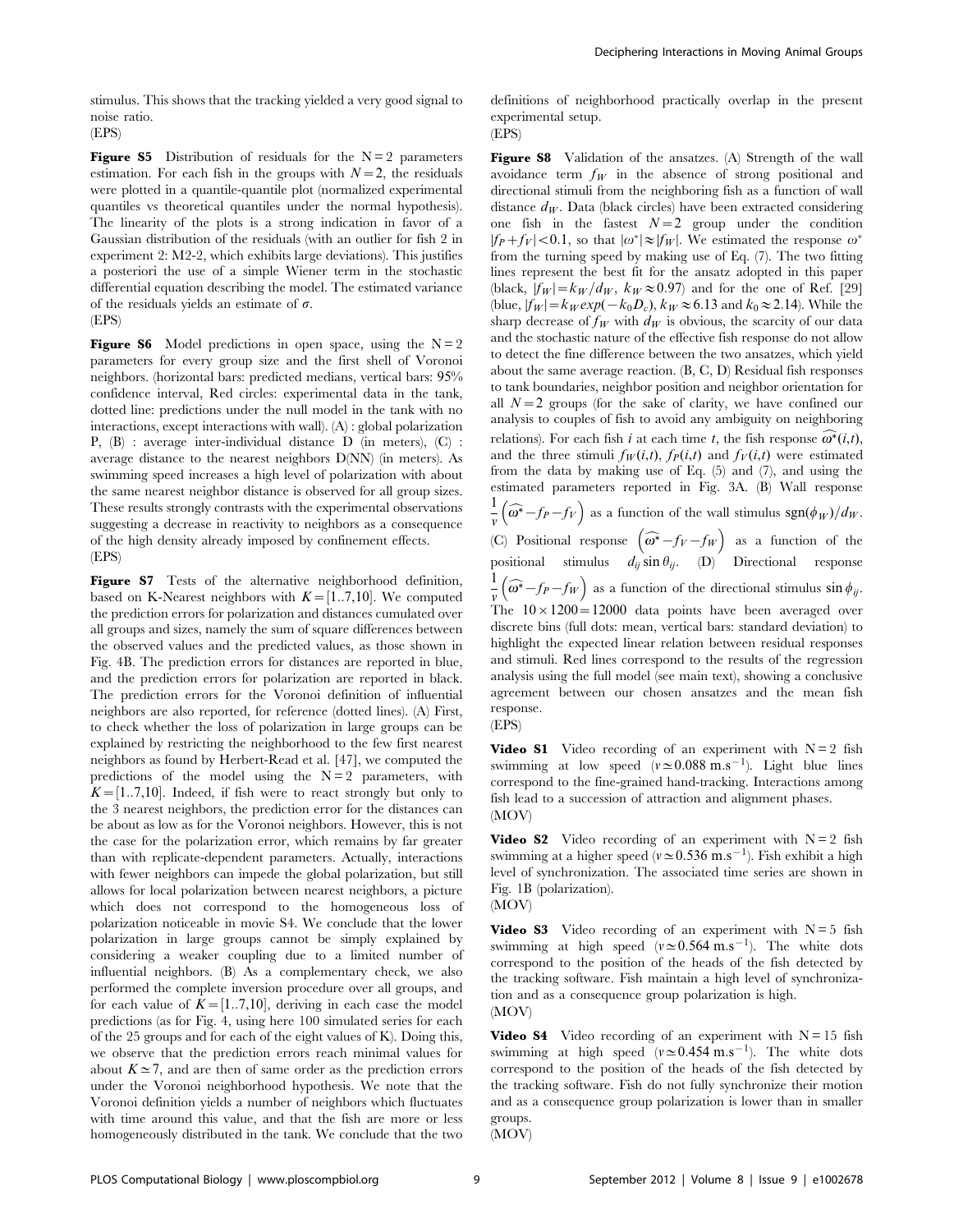**Video S5** Simulation of interactions in a group of  $N = 2$  fish swimming at low speed  $(v \approx 0.088 \text{ m.s}^{-1})$ . The parameters correspond to those in Figure S1. The polarization of fish motion is low with a succession of attraction and alignment phases. (MOV)

**Video S6** Simulation of interactions in a group of  $N = 2$  fish swimming at higher speed  $(v \approx 0.564 \text{ m.s}^{-1})$ . The parameters correspond to those in Figure S2. The polarization of fish motion is high.

(MOV)

Video S7 Transition in group polarization induced by velocity change. The simulation was performed in unbounded conditions with a group of 100 fish with parameters  $\tau=0.48$ ,  $\sigma=1$ ,  $K_P=0.6$ ,  $K_V=2.4$ . The swimming speed of all fish is initially set to  $0.2 \text{ m.s}^{-1}$ , linearly increases to 1.0 m.s<sup>{-1}</sup> in 60 s, is maintained to this value for 30 s, and then decreases back to  $0.2 \text{ m.s}^{-1}$  in 60 s. Movie time is  $5\times$  real time. The group switches from shoaling to schooling dynamics (and back) as a consequence of the increase (and decrease) of the swimming speed. As it increases, the relative weight of the orientational interaction dominates the positional interaction, leading to a better polarization which triggers a motion of the center of mass of the group. (MOV)

Video S8 Transition in group polarization induced by a sudden velocity increase. The simulation was performed in the same conditions and with the same parameters as those used in Video S7, but with a different time profile of the change of the swimming speed (from  $0.2 \text{ m.s}^{-1}$  initially, the speed abruptly increases to  $3.6 \text{ m.s}^{-1}$  in 0.2 s, then slowly decreases back to 0.2 m.s<sup>{-1}</sup> in

#### References

- 1. Parrish JK, Edelstein-Keshet L (1999) Complexity, pattern, and evolutionary trade-offs in animal aggregation. Science 284: 99–101.
- Parrish JK, Hamner WM (1997) Animal Groups in Three Dimensions. Cambridge: Cambridge University Press. 384 p.
- 3. Ben-Jacob E, Cohen I, Levine H (2000) Cooperative self-organization of microorganisms. Adv Phys 49: 395–554.
- 4. Camazine S, Deneubourg JL, Franks NR, Sneyd J, Theraulaz G, et al. (2001) Self-Organization in Biological Systems. Princeton: Princeton University Press. 560 p.
- 5. Sumpter DJT (2010) Collective Animal Behavior. Princeton: Princeton University Press. 302 p.
- 6. Aoki I (1982) A simulation study on the schooling mechanism in fish. Bulletin of the Japanese Society for the Science of Fish 48: 1081–1088.
- 7. Huth A,Wissel C (1992) The simulation of the movement of fish schools. J Theor Biol 156: 365–385.
- 8. Couzin ID, Krause J, James R, Ruxton GD, Franks NR (2002) Collective memory and spatial sorting in animal groups. J Theor Biol 218: 1–11.
- 9. Parrish JK, Viscido SV (2005) Traffic rules of fish schools: a review of agentbased approaches. In: Hemelrijk CK, editor. Self-Organization and Evolution of Social Systems. Cambridge: Cambridge University Press. pp. 50–80.
- 10. Lukeman R, Li YX, Edelstein-Keshet L (2010) Inferring individual rules from collective behavior. Proc Natl Acad Sci U S A 107: 12576–12580.
- 11. Vicsek T, Czirok A, Benjacob E, Cohen I, Shochet O (1995) Novel type of phase transition in a system of self-driven particles. Phys Rev Lett 75: 1226–1229.
- 12. Chaté H, Ginelli F, Grégoire G, Raynaud F (2008) Collective motion of selfpropelled particles interacting without cohesion. Phys Rev E 77: 046113.
- 13. Ginelli F, Peruani F, Bär M, Chaté H (2010) Large-Scale Collective Properties of Self-Propelled Rods. Phys Rev Lett 104: 184502.
- 14. Ramaswamy S (2010) The Mechanics and Statistics of Active Matter. Annu Rev Cond Mat Phys 1: 323–345.
- 15. Toner J, Tu YH, Ramaswamy S (2005) Hydrodynamics and phases of flocks. Ann Phys New York 318: 170–244.
- 16. Narayan V, Ramaswamy S, Menon N (2007) Long-lived giant number fluctuations in a swarming granular nematic. Science 317: 105–108.
- 17. Schaller V, Weber C, Semmrich C, Frey E, Bausch AR (2010) Polar patterns of driven filaments. Nature 467: 73–77.
- 18. Sumino Y, Nagai KH, Shitaka Y, Tanaka D, Yoshikawa K, et al. (2012) Large-scale vortex lattice emerging from collectively moving microtubules. Nature 483: 448–452.
- 19. Zhang HP, Beer A, Florin EL, Swinney HL (2010) Collective motion and density fluctuations in bacterial colonies. Proc Natl Acad Sci U S A 107: 13626– 13630.

15 s). When the swimming speed suddenly increases over a short time interval in a shoaling group, the alignment interaction becomes abruptly dominant over position interaction, and neighboring fish align to each other. This polarization remains local due to the lack of time to build up over the entire group so that the initial isotropic distribution of headings is conserved for a short time, and a flash-expansion pattern arises. After the speed has decreased, the group returns to shoaling. Video S7 and S8 show that the speed-dependencies can trigger very different collective responses, depending on the rate of change. This control of collective behavioral response by speed is a parsimonious, effective, and robust mechanism. It also suggests further experiments aimed at identifying which external factors can affect individual speed (light, food presence or depletion, predators strike, …), and at elucidating the propagation of speed changes to the neighbors.

(MOV)

## Acknowledgments

We thank Guillaume Viallon for field assistance, P. Degond, S. Motsch, C. Huepe and A. Cavagna for inspiring discussions, A. Campo and S. Martin for help at early stages of this project, and C. Jost for comments on this paper. We also thank three anonymous reviewers for their critical and constructive comments.

## Author Contributions

Conceived and designed the experiments: MS GT. Performed the experiments: MS GT. Analyzed the data: JG FG RF SB HC. Wrote the paper: JG FG RF SB HC GT. Designed the software used in analysis: JG RF SB.

- 20. Deseigne J, Dauchot O, Chaté H (2010) Collective motion of vibrated polar disks. Phys Rev Lett 105: 098001.
- 21. Bertin E, Droz M, Grégoire G (2009) Hydrodynamic equations for self-propelled particles: microscopic derivation and stability analysis. J Phys A 42: 445001.
- 22. Ihle T (2011) Kinetic theory of flocking: Derivation of hydrodynamic equations. Phys Rev E 83: 030901.
- 23. Baskaran A, Marchetti MC (2008) Hydrodynamics of self-propelled hard rods. Phys Rev E 77: 011920.
- 24. Grégoire G, Chaté H, Tu Y (2003) Moving and staying together without a leader. Physica D 181: 157–170.
- 25. Ballerini M, Calbibbo N, Candeleir R, Cavagna A, Cisbani E, et al. (2008) Interaction ruling animal collective behavior depends on topological rather than metric distance: Evidence from a field study. Proc Natl Acad Sci U S A 105: 1232–1237.
- 26. Ginelli F, Chaté H (2010) Relevance of metric-free interactions in flocking phenomena. Phys Rev Lett 105: 168103.
- 27. Inada Y, Kawachi K (2002) Order and flexibility in the motion of fish schools. J Theor Biol 214: 371–387.
- 28. Katz Y, Tunstrom K, Ioannou CC, Huepe C, Couzin ID (2011) Inferring the structure and dynamics of interactions in schooling fish. Proc Natl Acad Sci U S A 108: 18720–18725.
- 29. Gautrais J, Jost C, Soria M, Campo A, Motsch S, et al. (2009) Analyzing fish movement as a persistent turning walker. J Math Biol 58: 429–445.
- 30. Breder CM Jr (1951) Studies on the structure of the fish school. B Am Mus Nat Hist 98: 1–28.
- 31. Breder CM Jr (1959) Studies on social groupings in fishes. B Am Mus Nat His 117: 393–482.
- 32. Shaw E, Tucker A (1965) The optomotor reaction of schooling carangid fishes. Anim Behav 13: 330–336.
- 33. Hemmings DC (1966) Olfaction and vision in fish schooling. J Exp Biol 45: 449–464. 34. Shaw E (1970) Schooling in fishes: critique and review. In: Aronson LR, Tobach
- E, Lehrman DS, Rosenblatt JS, editors. Development and Evolution of Behaviour. San Francisco: Freeman. pp. 452–480.
- 35. Radakov DV (1973) Schooling and Ecology of Fish. New York: Wiley. 173 p.
- 36. Pitcher TJ (1986) The Behavior of Teleost Fishes. Baltimore: The Johns Hopkins University Press. 553 p.
- 37. Tien JH, Levin SA, Rubenstein DI (2004) Dynamics of fish shoals: identifying key decision rules. Evol Ecol Res 6: 555–565.
- 38. Moussaid M, Helbing D, Theraulaz G (2011) How simple rules determine pedestrian behavior and crowd disasters. Proc Natl Acad Sci U S A 108: 6884– 6888.